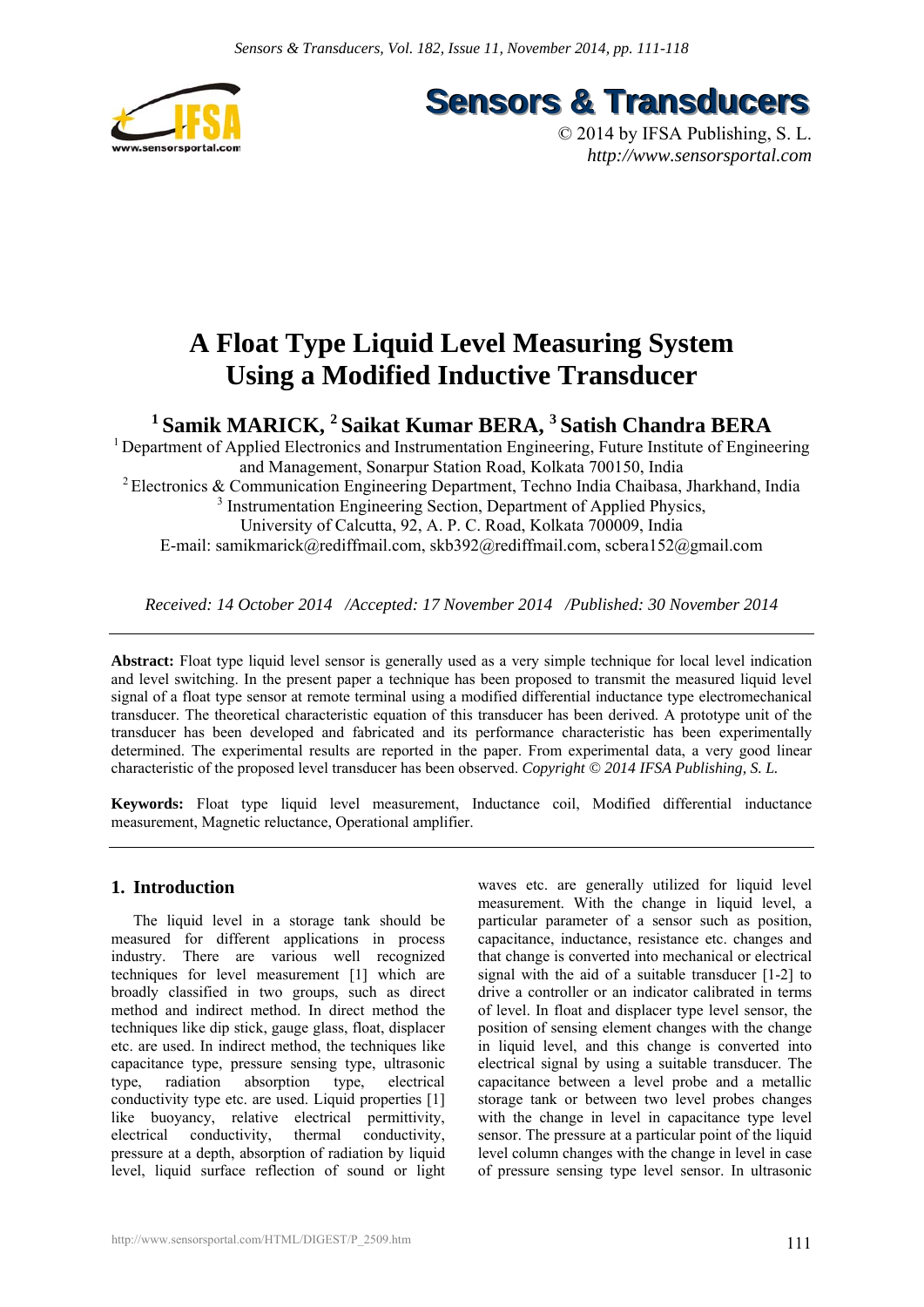type sensor, the time of flight between the transmitted and received signals from the liquid level changes with the liquid level. In radiation absorption type sensor, the intensity of the transmitted signal to a receiver through a liquid storage tank changes with the change in level. Various works are still being reported to measure liquid level with more accuracy reliability and simpler design. Capacitance type liquid level measurement techniques [4-10] have been proposed by different workers. Bera, *et al.* [4] have designed a modified capacitance type liquid level transducer which eliminates the effect of self inductance of the metallic sensing probe and found a good linearity. A microcontroller based self calibrating water level measuring system using interdigital capacitive sensor consisting of a printed circuit board with configuration of two interpenetrating finger electrodes has been proposed by Chetpattananondh, *et al.* [5]. Terzic, *et al.* [6] have introduced an artificial neural network approach to eliminate the effects of liquid slosh on fluid level measurement in an automotive fuel tank under dynamic condition using a single tube capacitive sensor. Canbolat [7] has used three parallel plate capacitive sensors among which two are used as reference sensors, to develop a novel liquid level measurement technique which is independent of the liquid type, air, and fluid dielectric constants in the tank. A liquid level measurement system of a conductive liquid (tap water), based on a remote grounded capacitive sensor has been presented by Reverter, *et al.* [8]. A non-contact capacitance type level transducer for a conductive liquid has been developed by Bera, *et al.* [9]. They have used the conducting liquid column as one electrode and a noninductively wound short circuited coil around a level sensing cylinder made of insulating material as the other electrode and have found good linearity, resolution and accuracy comparable with those of conventional contact type sensors. A finite element simulation program has been developed to predict the impedance behavior of a capacitive type level sensor due to double layer polarizable liquid medium by Biswas, *et al.* [10]. Terzic, *et al.* [11] have used a single ultrasonic sensor coupled with Support Vector Machines based signal processing and classification approach for accurate determination of the fuel level in an automotive fuel tank under dynamic conditions and have minimized the effects of slosh and temperature on the acoustic sensor. Nakagawa, *et al.* [12] have utilized the absorption principle of a millimeter wave passing through an opaque container to develop a noncontact liquid level measurement system using a piezoelectric vibrator coupled with a millimeter wave Doppler sensor. Paul, *et al.* [13] have used discrete wavelet transform and discrete wavelet packet transform based noise removal technique to remove measurement noise from differential pressure transmitter output measuring the level of a liquid level system and have achieved better signal to noise ratio and minimum square error. An image based non contact type liquid level

measurement system has been proposed by Wang, *et al.* [14] using a single digital camera and a circular float hovering on the liquid surface. Zheng, *et al.* [15] have presented a wide range water level gauge by measuring the distance of the water surface from a benchmark which can be applicable for the measurement of water levels of dam or river where levels can vary slowly and only a very few data in a day is required. Yin, *et al.* [16] have designed a new inductive sensor consisting of two circular coils of different radii for simultaneous measurement of conductivity and level for low conductive liquids based on a simplified model to describe the imaginary part of the inductance. A micron order liquid level sensing technique has been reported by Campbell and Mutharasan [17] using a lead zirconate titanate (PZT) actuated millimeter-sized cantilever where the PZT layer acts both as an actuating and a sensing element.

In the present paper design of a low cost modified inductive pick-up type liquid level transducer using float as the primary sensing element has been described. The transducer consists of a level sensing cylinder connected with a main tank. The cylinder has uniform cross-section attached with a gauge glass. It has a spherical plastic float which rises with the increase of the liquid in the main tank. The diameter of the float is just slightly less than that of the cylinder, so that the cylinder itself almost acts as the guide to the float. A uniform rod of ferromagnetic material like carbon steel is attached with the float. The length of the rod is so selected that at datum level the rod is inside a non-metallic guide cylinder vertically fixed on the top cover plate of the sensing cylinder, so that with the increase of level, the rod moves upward inside the guide cylinder with diameter slightly greater than the diameter of the rod. Guide cylinder consists of two identical inductive pick-up coils over two equal lengths. With the increase of level the movement of sensing rod inside the pick-up coils increases and self inductances of these coils increases. A stopper inside the guide cylinder between two pick-up coils restrict the motion of the sensing rod, so that the rod does not move inside the second coil placed above the first coil. The difference in self inductances between these two coils is measured by a modified differential inductance bridge network working as proposed level transducer. The theoretical equations of the transducer are derived in the paper. Its operation is experimentally verified and the experimental results are reported in the paper. A very good linear variation of transducer output with level has been observed.

## **2. Method of Approach**

The proposed level sensor is a spherical cistern float attached with a uniform solid rod made of ferromagnetic material placed inside a uniform cylinder made of PVC or metal as shown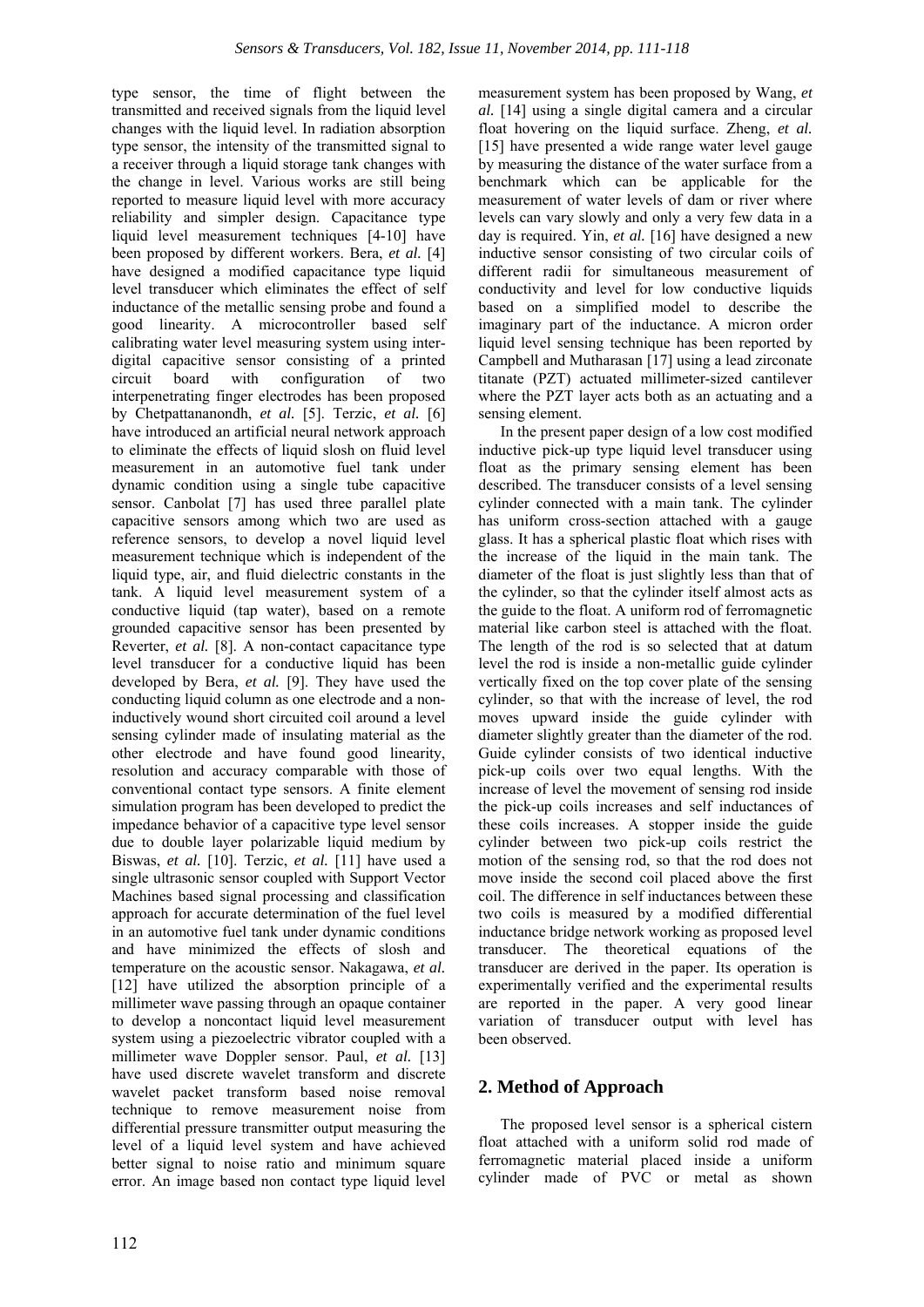schematically in Fig. 1 (a) with its photographic view in Fig. 1 (b).



**Fig. 1 (a).** Schematic diagram of proposed level sensor.

|          | <u>Aasjid</u> |
|----------|---------------|
|          | Ø             |
|          |               |
|          |               |
|          |               |
|          |               |
|          |               |
|          |               |
|          |               |
|          |               |
|          |               |
|          |               |
|          |               |
|          |               |
|          |               |
|          |               |
|          |               |
|          |               |
|          |               |
|          |               |
|          |               |
|          |               |
|          |               |
|          |               |
|          |               |
|          |               |
|          |               |
|          |               |
|          |               |
|          |               |
|          |               |
|          |               |
|          |               |
|          |               |
|          |               |
|          |               |
|          |               |
|          |               |
|          |               |
|          |               |
|          |               |
|          |               |
|          |               |
|          |               |
|          |               |
|          |               |
|          |               |
|          |               |
|          |               |
|          |               |
|          |               |
|          |               |
|          |               |
|          |               |
|          |               |
|          |               |
|          |               |
|          |               |
|          |               |
|          |               |
| senare   |               |
|          |               |
|          |               |
|          |               |
|          |               |
|          | asing.        |
|          |               |
| spinnig. |               |
|          |               |
|          |               |
|          |               |
|          |               |
| Ξ        |               |
|          |               |
|          |               |
|          |               |
|          | F.            |
|          |               |
|          |               |
|          |               |
|          |               |
|          |               |
|          |               |
|          |               |
|          |               |
|          |               |
|          |               |
|          |               |
|          |               |
|          |               |
|          |               |
|          |               |
|          |               |
|          |               |
|          |               |
| Ξ        |               |
|          |               |
|          |               |
|          |               |
|          |               |
|          |               |
|          |               |
|          |               |
|          |               |
|          |               |
|          |               |
|          |               |
|          |               |
|          |               |
|          |               |
|          |               |
|          |               |
|          |               |
|          |               |
|          |               |

**Fig. 1 (b).** Photographic view of proposed level sensor

The diameter of the ferromagnetic rod is so selected that the net weight of the float with rod is almost equal to the weight of liquid two-third the volume of the float, so that float with rod is immersed up to two-third the volume of the float. Diameter of the float is slightly smaller than the inside diameter of the cylinder in which it is kept. Now the upper end of the cylinder is attached with a vertical uniform acrylic cylinder of inner diameter slightly larger than the diameter of the float rod with a certain length of lower part inserted into the main cylinder through proper attachment as shown in Fig. 1(a). The length of the float rod is so selected that at minimum liquid level, the rod is inside the

acrylic cylinder up to a certain length placed inside the main cylinder. The acrylic cylinder is attached with two circular flanges made of acrylic sheets of which one is attached with the upper end and the other is attached at a location certain length above the lower end so that the acrylic cylinder can rest on the lower flange above the main cylinder attachment plate. It is rigidly attached with the attachment plate by fixing screws. The attachment plate is made of tic wood of 0.008 m thickness. The attachment plate again rest on another plate which is rigidly attached with the upper end of the main cylinder through fixing nut and bolt. Thus a rigid dismantle able system is formed with a certain portion of the vertical acrylic cylinder placed inside the main cylinder with a certain upper portion of float rod inserted inside the acrylic cylinder at minimum level of liquid inside the main cylinder. With the increase of liquid level the float rod moves freely inside the acrylic cylinder with lower part of the cylinder and the walls of the main cylinder acting as guide. The acrylic cylinder between its two flanges is provided with a stop pin just at the middle of the cylinder, so that float rod cannot move further from this middle point. The outside length of the acrylic cylinder above and below this middle point is uniformly wound with two identical coils of equal number of turns. With the increase of level the float rod moves inside the lower coil so that self inductance of the lower coil increases with the increase of level and that of the upper coil remains fixed as explained below. Thus the whole unit acts as a rugged level sensor using float as the primary sensing element. In order to measure the level of any type of liquid inside a tank the proposed level sensor is connected with the tank through suitable connecting tube with the sensing cylinder placed rigidly at a suitable location near the tank as schematically shown in Fig. 2. To physically observe the liquid level inside the tank a gauge glass is attached with tank or with the sensing cylinder as shown in Fig. 2.



**Fig. 2.** Schematic diagram of experimental setup.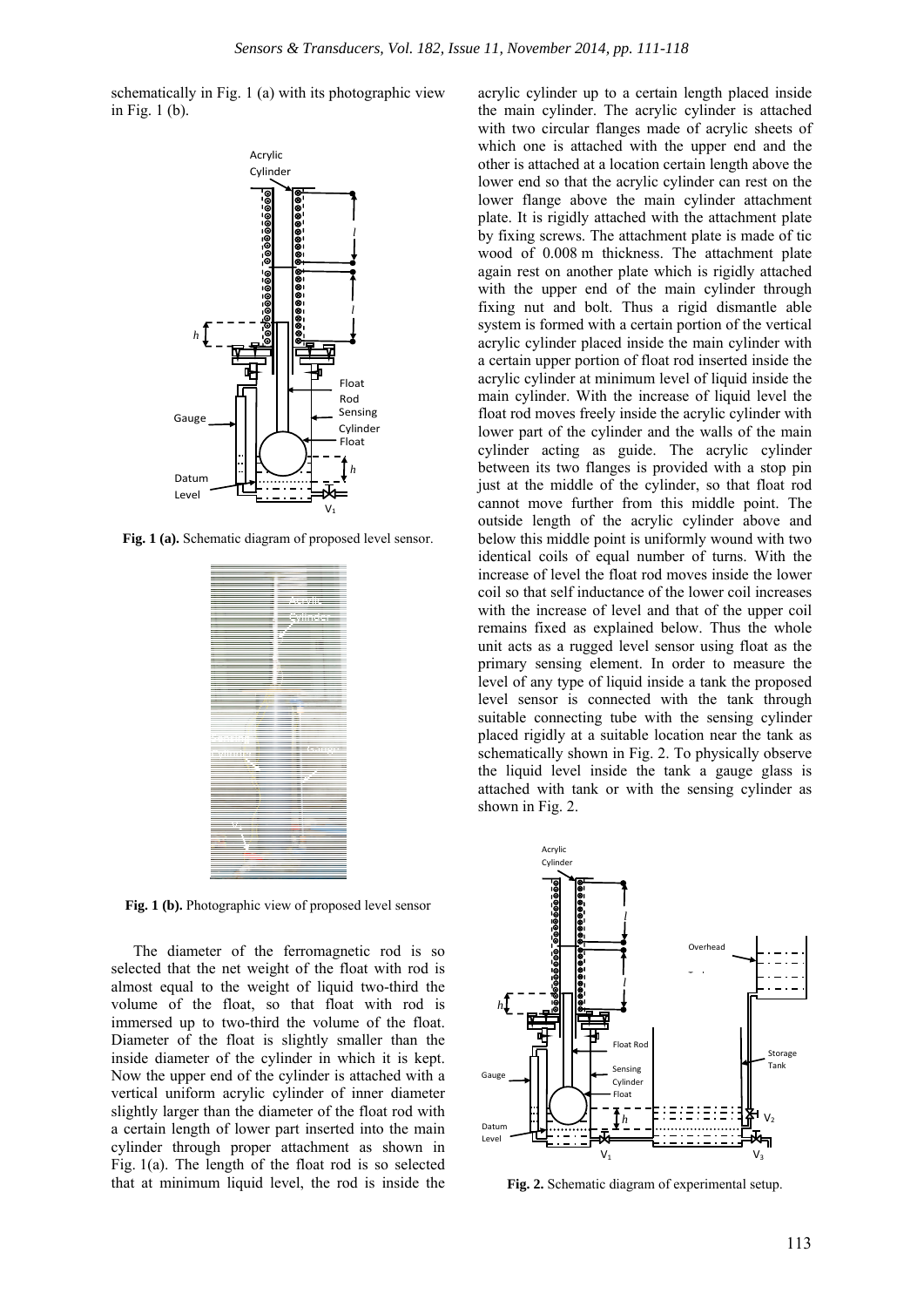If the length of the float rod is so selected that its upper end is just at the location of lower end of the lower coil when liquid in the sensing cylinder and storage tank is at datum level, then for a liquid level *h* above the datum level of storage tank, the movement of the upper end of float rod from the lower end of the lower coil will also be *h* . Under this condition the reluctance of the magnetic circuit for the lower coil of length *l* is given by

$$
R_{1h} = \frac{h}{\mu_0 \left( A_c - A_{fr} \right) + \mu_{fr} A_{fr} + \mu_0' A_t} + \frac{l - h}{\mu_0 A_c + \mu_0' A_t} + R_0,
$$
\n(1)

where  $\mu_0$  is the permeability of air or vacuum;  $\mu_0'$  is the permeability of the material of the acrylic cylinder;  $\mu_{fr}$  is the permeability of the material of the float rod; *A<sub>c</sub>* is the inner cross sectional area of the acrylic cylinder;  $A_f$  is the cross sectional area of the float rod;  $A<sub>t</sub>$  is the cross sectional area of the material part of the acrylic cylinder;  $R_0$  is the reluctance of the leakage path for the lower coil; or

$$
R_{1h} = C_1 - C_2 h \,, \tag{2}
$$

where

$$
C_1 = \frac{l}{\mu_0 A_c + \mu_0' A_i} + R_0 \tag{3}
$$

and

$$
C_2 = \frac{1}{\mu_0 A_c + \mu_0' A_t} - \frac{1}{\mu_0 A_c + \mu_0' A_t + A_{fr} \left(\mu_f - \mu_0\right)} \tag{4}
$$

Since  $\mu_{\scriptscriptstyle{f_r}} >> \mu_{\scriptscriptstyle{0}}$ ,

$$
\frac{1}{\mu_0 A_c + \mu_0' A_i} > \frac{1}{\mu_0 A_c + \mu_0' A_i + A_{fr} (\mu_{fr} - \mu_0)}
$$
 and  $C_2 > 0$ 

Therefore, for two identical coils each of N turns, the self inductance of the lower coil for level *h* above datum level is given by

$$
L_{1h} = \frac{KN^2}{R_{1h}} = \frac{KN^2}{C_1 - C_2h} = \frac{KN^2}{C_1} \cdot \frac{1}{\left(1 - \frac{C_2h}{C_1}\right)},
$$
(5)

where K is the Nagoaka's factor [3].

Since the reluctance  $R_0$  in leakage path of the coil is very high, so  $C_1 \gg C_2 h$ . Hence Equation (5) is reduced to

$$
L_{1h} = \frac{KN^2}{C_1} + \frac{KN^2C_2}{C_1^2}h
$$
 (6)

Again, the upper coil has the same number of turns (N) and same length (*l* ) and is always without any core material. So the reluctance of the magnetic circuit for the upper coil is given by

$$
R_{20} = \frac{l}{\mu_0 A_c + \mu'_0 A_t} + R'_0 = C_3, \qquad (7)
$$

where  $R_0'$  is the reluctance of the leakage path of the upper coil.

Hence, the self inductance of the upper coil is given by

$$
L_{20} = \frac{KN^2}{R_{20}} = \frac{KN^2}{C_3}
$$
 (8)

Now neglecting the proximity effect of the float rod on the reluctance of upper coil,  $R_0' \approx R_0$ . Hence from Equations (3) and (7), we have

$$
C_3 \approx C_1 \tag{9}
$$

Thus, Equation (8) is reduced to

$$
L_{20} = \frac{KN^2}{C_1} \tag{10}
$$

Hence from Equations (6) and (10), we have

$$
L_{1h} = L_{20} + \frac{KN^2C_2}{C_1^2}h = L_{20} + C_4h , \qquad (11)
$$

where

$$
C_4 = \frac{KN^2 C_2}{C_1^2} \tag{12}
$$

Hence at a level *h* above datum level the difference between the self inductances of lower and upper coils is given by

$$
\Delta L = L_{1h} - L_{20} = C_4 h \tag{13}
$$

So it is found that the difference in self inductances of the two coils varies linearly with the liquid level above the datum level of the tank.

Now to measure the difference in self inductances a modified operational amplifier based differential inductance measurement circuit is designed as shown in Fig. 3.

For the sinusoidal ac source of rms voltage  $V<sub>S</sub>$  at angular frequency  $\omega$ , the output of OPAMPs  $A_1$  and  $A_2$  are given by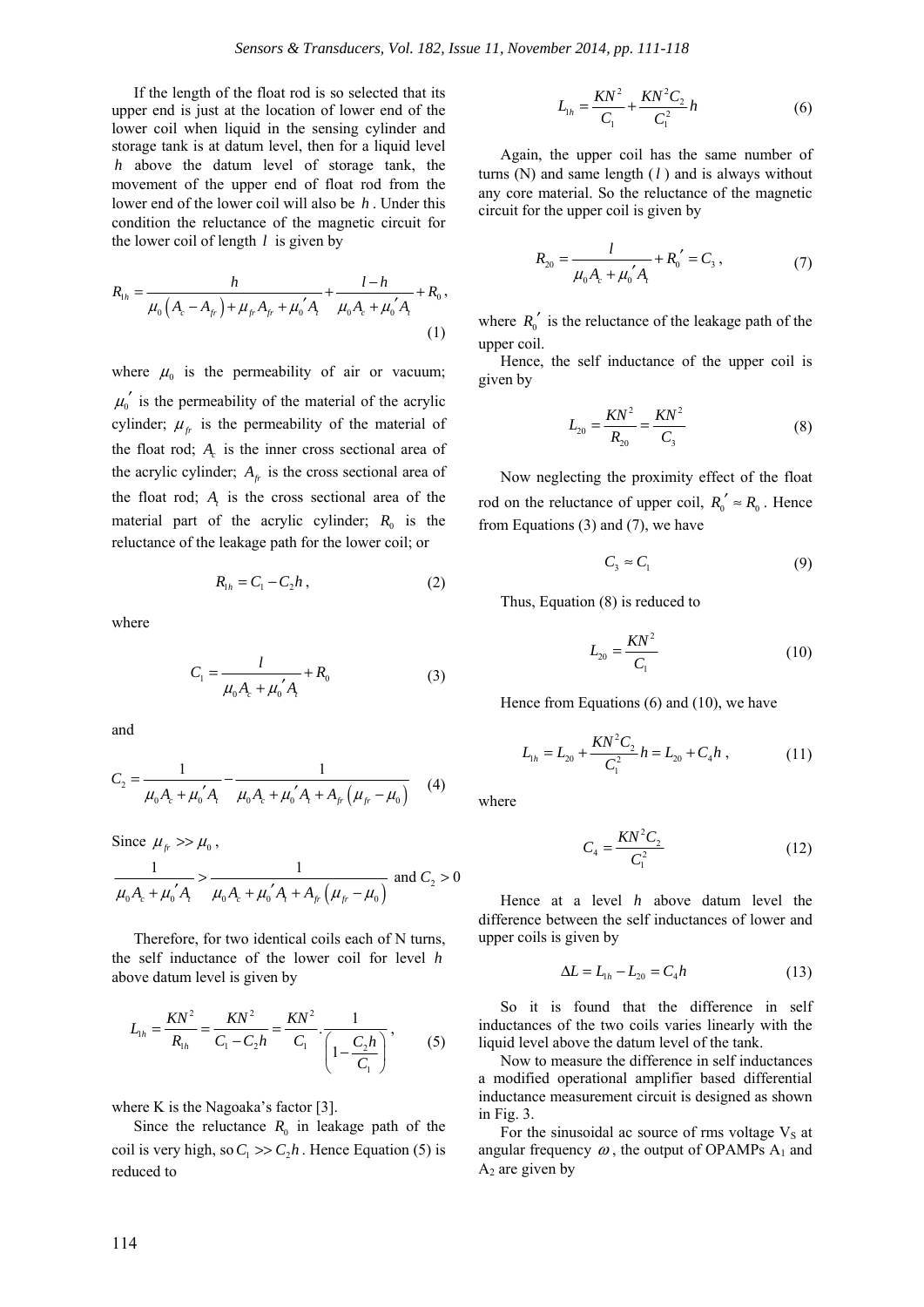

**Fig. 3**. Schematic diagram of the proposed level transducer.

$$
V_1 = -V_s \times \frac{R_c + j\omega L_{1h}}{R_1} \tag{14}
$$

and

$$
V_2 = -V_s \times \frac{R_c + j\omega L_{20}}{R_1},\tag{15}
$$

where  $R_C$  is the resistance of each of the identical coils.

Hence, the output of the differential amplifier circuit consisting of OPAMP  $A_3$  is given by

$$
\Delta V_0 = \frac{j\omega V_s}{R_1} \Big[ L_{1h} - L_{20} \Big] = \frac{j\omega V_s}{R_1} C_4 h = C_5 h \tag{16}
$$

where

$$
C_{5} = \frac{j\omega V_{s}}{R_{1}} C_{4}
$$
 (17)

In practice there may be deviations from exactly identical conditions of the two coils at datum level as well as exactly identical circuit elements like OPAMPs  $(A_1, A_2 \text{ and } A_3)$  and resistors  $(R_1 \text{ and } R)$ may not be available, so at datum level, transducer output is modified as

$$
\Delta V_0 = C_5 h + C_6, \qquad (18)
$$

where  $C_6$  is the offset voltage.

Now, the signal conditioner unit (SCU) consisting of pre-amplifier, rectifier, filter and amplifier with zero, span and gain adjustments has a linear characteristic. This circuit is adjusted to obtain 1 Volt output at datum level and 5 Volt output at maximum level. Hence, if the gain of signal conditioner is  $C_7$ , then its output becomes

$$
V_0 = C_7 \Delta V_0 + C_8, \qquad (19)
$$

where  $C_8$  is the additional offset voltage introduced by the zero adjustment circuit to obtain 1 Volt output at datum level.

Therefore, signal conditioner output for level *h* above datum level is given by

$$
V_0 = C_9 h + C_{10} , \qquad (20)
$$

where

$$
C_9 = C_5 C_7 \text{ and } C_{10} = C_6 C_7 + C_8 \tag{21}
$$

Thus the output of the signal conditioner unit is linearly related with the level *h* above datum level.

#### **3. Design**

The proposed level sensor consists of a spherical plastic cistern float of 0.095 m outer diameter placed inside a uniform cylinder of 0.8 m in length and 0.098 m internal diameter made of PVC as shown schematically in Fig. 1(a). The float is attached with a uniform solid rod of 0.009 m diameter and 0.72 m in length made of ferromagnetic material like carbon steel. The upper end of the PVC cylinder is attached with a vertical uniform acrylic cylinder of 0.01 m inner diameter, 0.001 m thickness and of 0.6 m in length, with 0.1 m length of lower part inserted into the main cylinder through proper attachment as shown. Two identical coils each of 3000 turns and of length 0.25 m are wound on the outer surface of the acrylic cylinder above and below the middle point separated by a stop pin. The super-enameled copper wire of 40 SWG is used as the winding wire.

The modified differential inductive transducer, shown schematically in Fig. 3, is designed with OP-07 as low noise OPAMPs  $(A_1, A_2,$  and  $A_3)$  and 10 kΩ and 1 kΩ registers of  $\frac{1}{2}$  Watt with 1 % tolerance as  $R_1$  and R respectively. The transducer circuit is supplied from a stabilized sinusoidal ac supply source at 5 V, 1000 Hz. The signal conditioner unit (SCU) as shown by block diagram in Fig. 3 is used to obtain  $1-5$  V dc signal to drive a meter calibrated in terms of level. The signal conditioner unit consists of instrumentation amplifier INA101KP, rectifier, filter, and amplifier with zero, span and gain adjustments.

## **4. Experiment**

The experiment is carried out with the experimental setup as shown in Fig. 2 using tap water as the process liquid. The proposed level sensor is connected with a storage tank placed at the same ground level through valve  $V_1$  and suitable connecting tube as shown schematically in Fig. 2. The level of the storage tank is increased in steps by opening the valve  $V_2$  and closing the valve  $V_3$ whereas it is decreased by opening the valve  $V_3$  and closing the valve  $V_2$ . At each step, level of the tank is measured from the gauge glass attached with the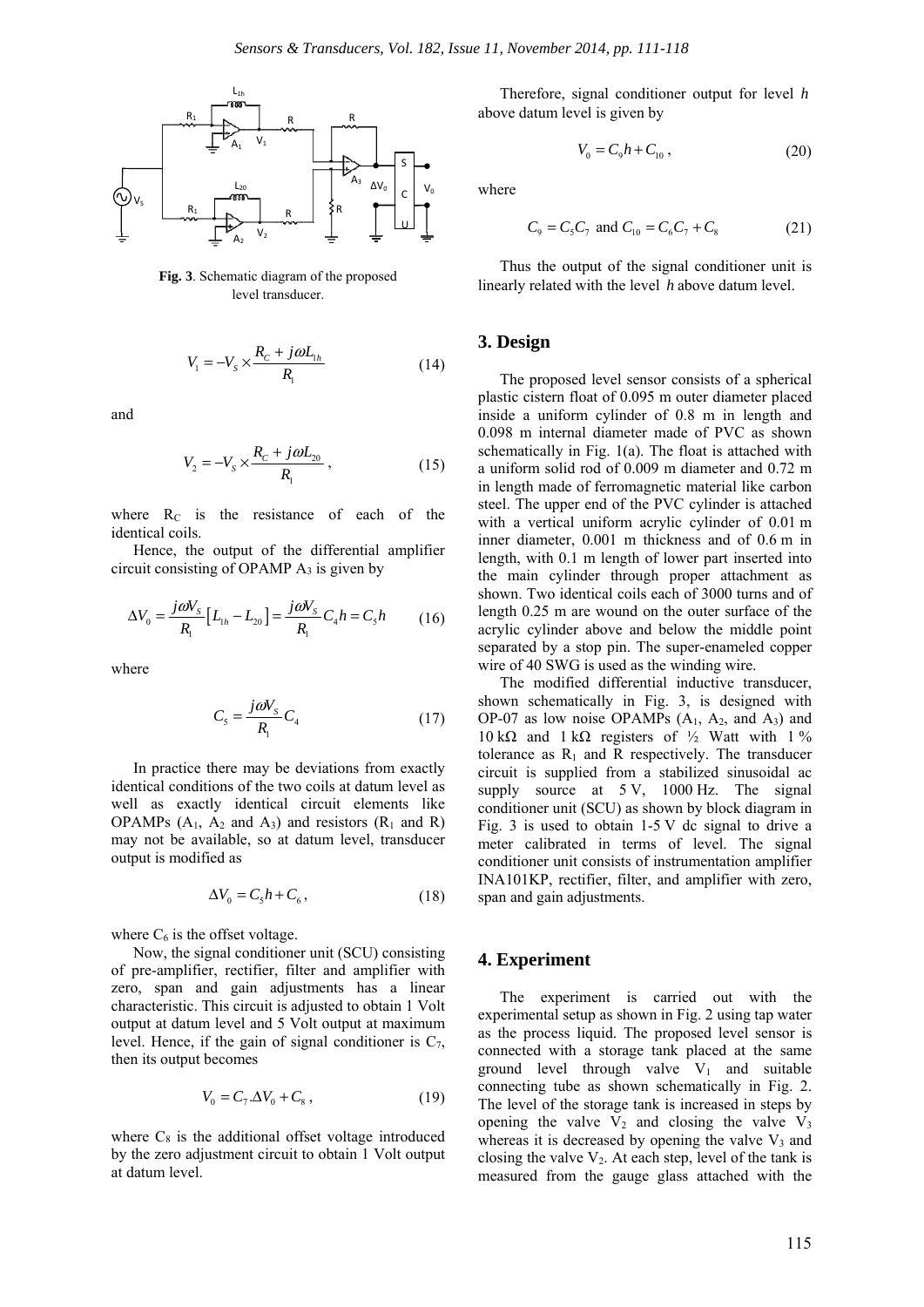sensing cylinder and the corresponding transducer output is measured by a 3½ digit digital multi-meter in both increasing and decreasing modes. The static characteristic graph of the level transducer is drawn by plotting the transducer output  $\Delta V_0$  against level *h* . The experiment was repeated in both increasing and decreasing modes and experimental data were observed and recorded for three days. The static characteristic graphs in three increasing and three decreasing modes along with the ideal best fit graph are shown in Fig. 4 and the corresponding short term standard deviation graph is shown in Fig. 6. The percentage deviation from linearity of the measured data from ideal best fit linear graph is calculated and plotted against level as shown in Fig. 5.



**Fig. 4**. Static characteristic graph of the proposed level transducer.



**Fig. 5.** Percentage deviation graph from linearity of the level transducer.

In the second part of the experiment, the transducer output terminals are connected with the input of signal conditioner unit as shown in Fig. 3 and adjustments are made in order to obtain 1 Volt dc when the level is at datum level and 5 Volt dc when the level is at maximum level.



**Fig. 6**. Standard deviation graph of the level transducer.

After this adjustment level is increased in steps and at each step signal conditioner output is measured by a 3½ digit digital multi-meter and the corresponding level is measured from the gauge glass. The experiment was repeated in both increasing and decreasing modes and experimental data were observed and recorded for three days. The static characteristic graphs of the signal conditioner for three increasing and three decreasing modes along with the ideal best fit graph are drawn by plotting the signal conditioner output  $V_0$  against level *h* as shown in Fig 7. The percentage deviation from linearity and standard deviation are shown in Fig. 8 and Fig. 9 respectively.



**Fig. 7.** Static characteristic graph of the signal conditioner.

### **5. Discussions**

From the static characteristic graph of the proposed level transducer shown in Fig. 4, it is observed that the transducer has a good linearity over a wide range. The percentage deviation from linearity is within tolerable limit as shown in Fig. 5.

Experimental data for three increasing and decreasing modes observed over three days appeared to give good repeatability as indicated in the short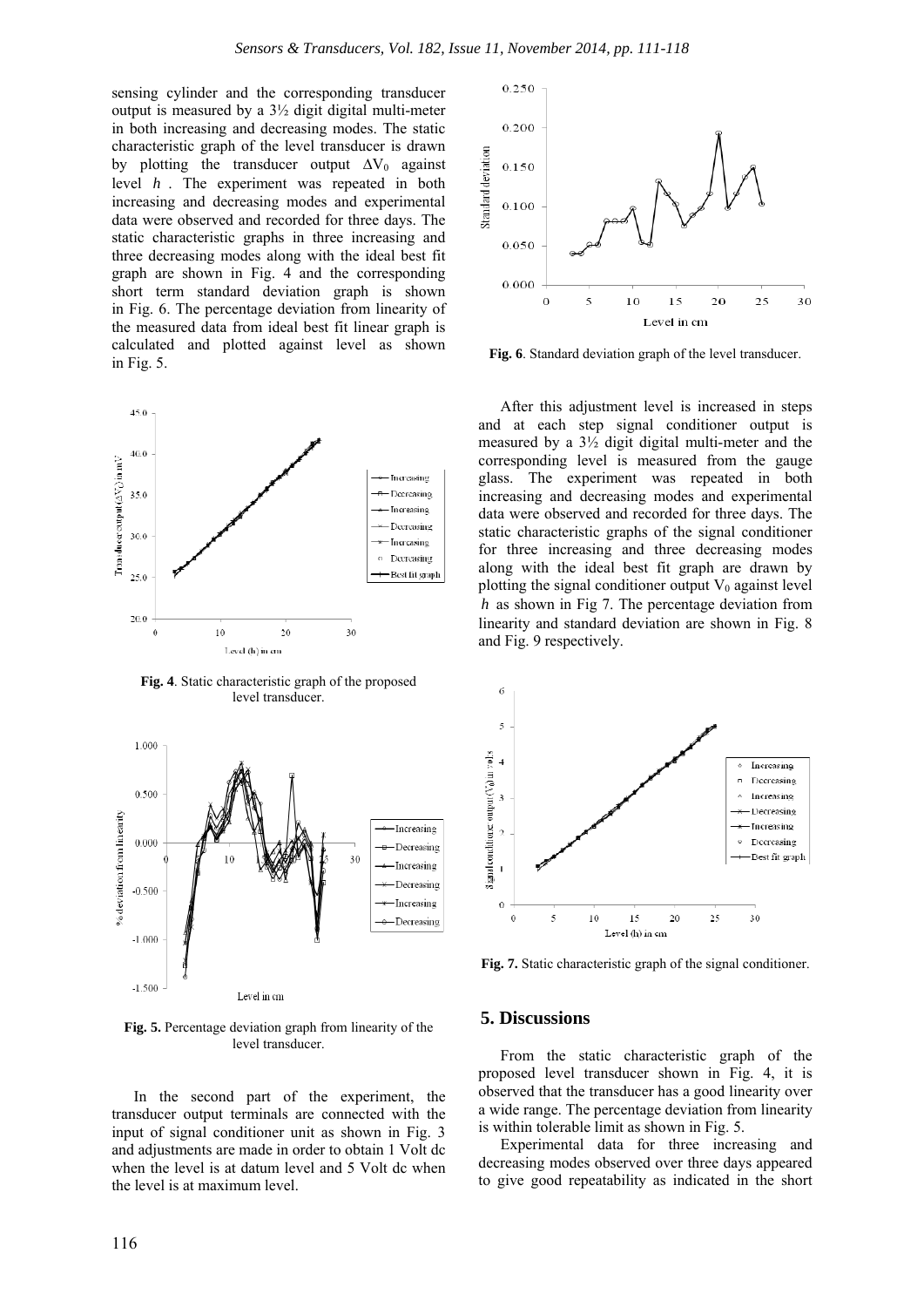term standard deviation graph in Fig. 6. Static characteristic graphs of the whole measuring unit are shown in Fig. 7 and also appear to have good linearity. The percentage deviation graphs from linearity of these data are shown in Fig. 8 and appear to remain within tolerable limit. The standard deviation graph for all these data is shown in Fig. 9 and appears to reveal a good repeatability of the whole measuring unit.



**Fig. 8**. Percentage deviation graph from linearity of the signal conditioner.



**Fig. 9**. Standard deviation graph of the signal conditioner.

Since the two coils are identically wound on the same cylinder, so the nonlinear end effects of the two coils are identical and cancel each other. Moreover the electromagnetic induction effects from external sources are also identical and cancel each other when difference of inductances is taken. Thus the static characteristic of the proposed transducer is quite linear as explained above. This linearity is much greater than single inductive pick-up type or LVDT type level transducer.

In the conventional inductance measurement circuit such as Maxwell's bridge, Anderson's bridge, Hay's bridge etc., the bridge output signal is found to be affected by the stray capacitance between bridge components as well as between bridge components and ground. But in the proposed transducer network the identical inductive elements are connected to the inverting input terminals of OPAMPs  $A_1$  and  $A_2$  as shown in Fig. 3. Since this terminals are at the same virtual ground potential, so the stray capacitance effect, between these two terminals as well as between each terminal and ground is eliminated, if the common terminal of the transducer circuit is connected to rigid ground.

In the present design the range of the level transducer has been restricted to 25 cm since; the length of each coil on the guide cylinder is selected to be 25 cm. However, the range of the transducer may be increased by selecting larger length of each coil.

In ordinary bridge method of inductance measurement, the sensitivity of the bridge circuit depends on quality factor of the inductance coil and there are different ranges of inductance and quality factor for different bridge methods. But in the proposed transducer circuit, no such restriction is introduced since difference of inductances of the two identical coils is considered. This also reduces the effect of inter-winding capacitance of each coil, since this is identical for both the coils.

The design of the proposed transducer is very simple and rugged with good repeatability. The materials and components of the transducer are of little cost which reduces the cost of the whole transducer. There may be error due to stuck-up of float in the wall of the sensing cylinder or in the guide cylinder due to friction. In the proposed design this is minimized by selecting sensing cylinder with inside polished surface and by selecting the float in spherical shape, as well as selecting the acrylic cylinder as guide. This may be further improved by using Teflon as material of float, sensing cylinder and guide cylinder. This will slightly increase the cost of the transducer.

#### **References**

- [1]. B. G. Liptak, Process Measurement and Analysis, 3rd edition, *Butterworth Heinman Ltd*., 1999.
- [2]. J. P. Bentley, Principles of Measurement Systems, 3rd edition, *Longman Singapore Publishers Pvt. Ltd., Singapore*, 1995.
- [3]. E. W. Golding, F. C. Widdis, Electrical Measurements and Measuring Instruments. 5<sup>th</sup> edition, *Wheeler Publishing*, New Delhi, 2001.
- [4]. S. C. Bera, H. Mandal, S. Saha, A. Dutta, Study of a Modified Capacitance-Type Level Transducer for Any Type of Liquid, *IEEE Transactions on Instrumentation and Measurement*, Vol. 63, No. 3, March 2014, pp. 641-649.
- [5]. K. Chetpattananondh, T. Tapoanoi, P. Phukpattaranont, N. Jindapetch, A self-calibration water level measurement using an interdigital capacitive sensor, *Sensors and Actuators A*, Vol. 209, 2014, pp. 175-182.
- [6]. E. Terzic, C. R. Nagarajah, M. Alamgir, Capacitive sensor-based fluid level measurement in a dynamic environment using neural network, *Engineering*